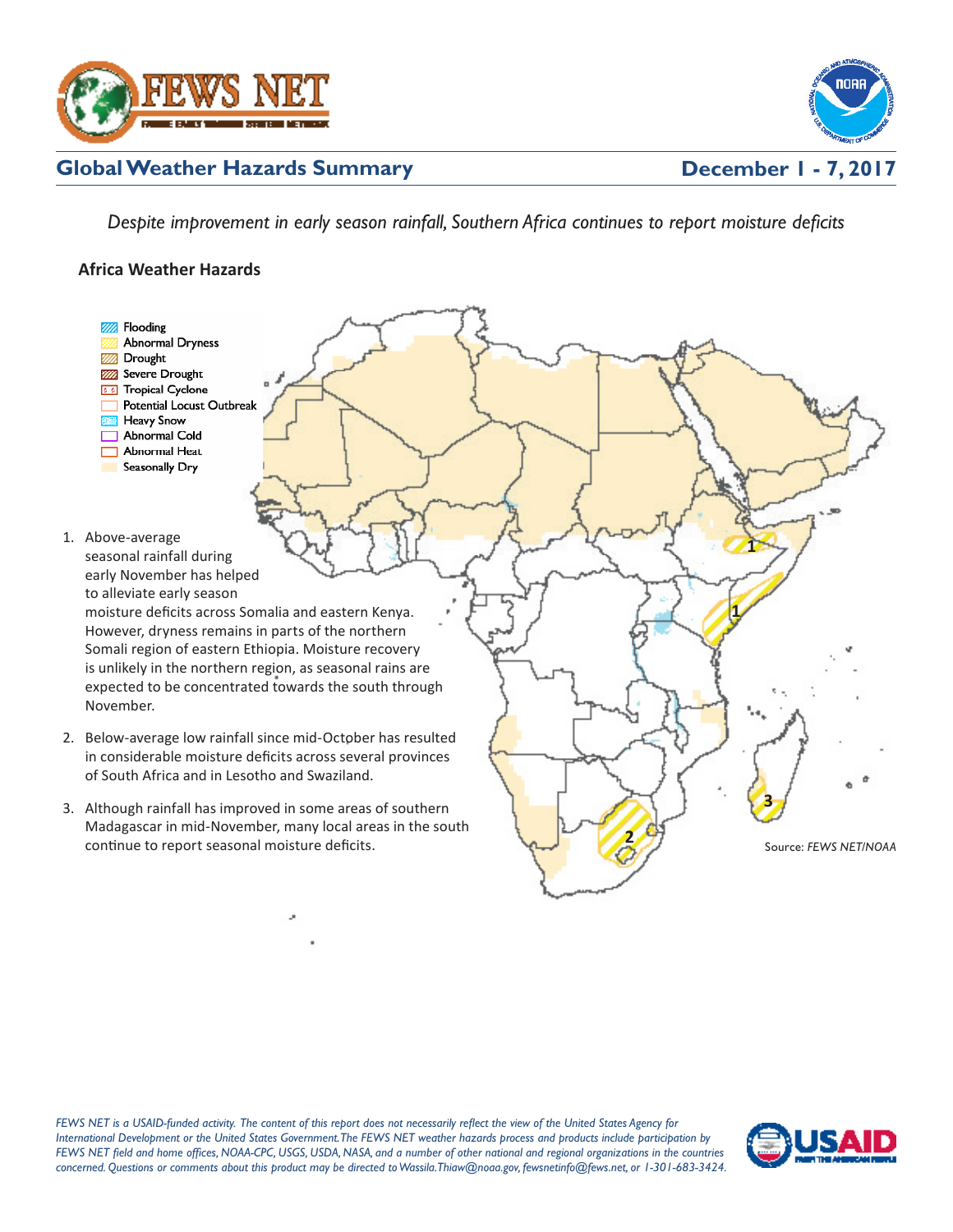## **Africa Overview**

### **Limited rain recorded Kenya and Tanzania**

During the last week, a small increase in rainfall was recorded across central and southern Somalia, with continued low amounts recorded throughout Kenya and in parts of Tanzania. According to satellite rainfall estimates, the highest weekly accumulations were recorded over the Lake Victoria region, with well distributed moderate amounts (>25mm) over northwestern Tanzania and lighter amounts (2-25mm) recorded over southwestern Ethiopia, Somalia, and southern Kenya **(Figure 1)**.

Since the beginning of October, several consecutive weeks of below-average rainfall resulted in early season dryness throughout the Horn. By early November, significantly heavy rainfall in parts of southern Ethiopia, Somalia, and northern Kenya helped to offset the unusual dryness. However, these seasonal rains were short-lived and were not sufficiently well distributed to improve dryness experienced in southern portions of Kenya and Tanzania. Analysis of the rainfall performance during November suggests driest conditions located in the Isiolo, Marsabit, southern Wajir, Garissa, Tana, Kitui, Makueni regions of Kenya, and in the Arusha, Kilimanjaro and Tanga regions of Tanzania **(Figure 2).** 

Next week, models suggest a more seasonable distribution of rainfall for early December, with amounts ranging between 10- 25mm over Kenya and Tanzania, with the potential for locally heavy rains over the Lake Victoria region.

### **Seasonable rainfall received throughout southern Africa**

Over the past several weeks, the lack of early season rainfall over South Africa has resulted in the development of widespread moisture deficits, particularly in the western portion of the Maize Triangle. Rainfall received last week did help to provide moisture relief on the short-term, however, several local areas in the North West, Gauteng, Free State Limpopo region of South Africa, and neighboring regions of Botswana remain below average (25-80% of normal) since the end of October **(Figure 2).** Above-average rainfall is needed in the next few weeks to further eliminate early season moisture deficits.

In Madagascar, heavy rain continued last week in the central and eastern provinces of the island. More moderate and widespread rainfall was recorded in the south, however persistently poor rains during September and October have left many coastal areas in southern Madagascar below-average for the season. Forecasts suggest an improvement in seasonal rainfall during early December.

**Figure 1:** RFE2 Satellite-Estimated Rainfall (mm) Valid: November 22 - 28, 2017



*Source: NOAA/CPC*

**Figure 2:** ARC 2-Month Percent of Normal (%) Valid: October 1 - November 28, 2017

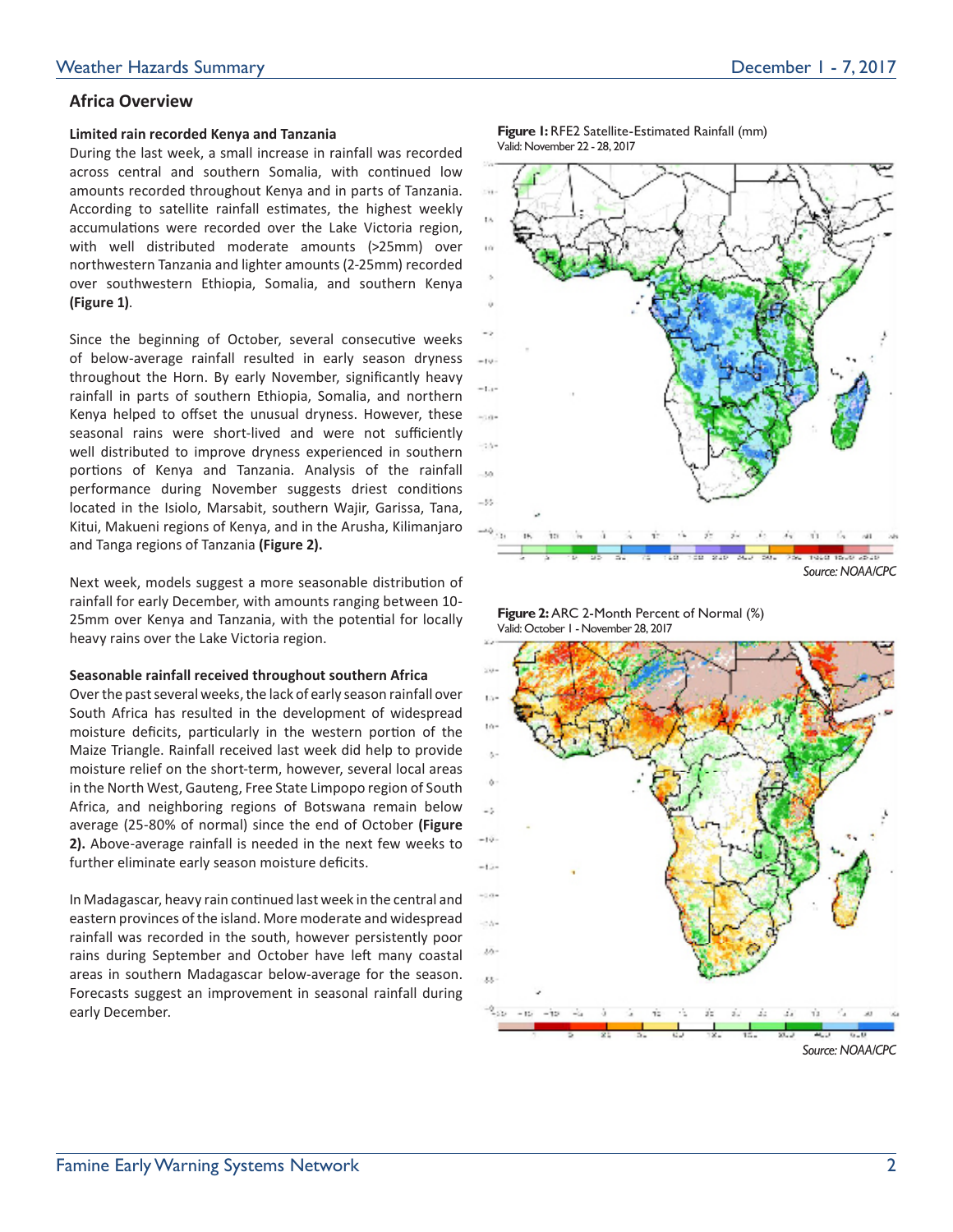## **Central Asia Weather Hazards**

### *Temperatures*

Above-normal temperatures (2-8°C) were recorded across the central and northern portions of the region last week. Maximum temperatures reached 30°C in southern Turkmenistan, and minimum temperatures were as low as -21°C in northeastern Kazakhstan. Next week, aboveaverage temperatures (4-8°C above average) are forecast in Kazakhstan and northern Uzbekistan. Southern portions of the region should remain closer to normal, with subfreezing low temperatures widely expected across the region.

# **VID** Drought **822 Severe Drought** 66 Tropical Cyclone **Potential Locust Outbreak EXIB** Heavy Snow Abnormal Cold Abnormal Heat Source: *FEWS NET/NOAA*

### *Precipitation*

A low pressure system brought scattered moderate (5- 25mm) rainfall across central portions of the region during the past week. Despite recent rainfall in Pakistan and

Afghanistan, abnormal dryness remains in northern Pakistan where precipitation deficits range from 25-100mm over the past 30 days. Some moisture deficits are also beginning to develop around Tajikistan, Kyrgyzstan, and southern Kazakhstan, where snow cover is below-average.

Flooding

**Abnormal Dryness** 

**VIII.** 

Next week, light rainfall is forecast across Kazakhstan. More significant (10-50mm+ liquid equivalent) precipitation in the form of snow is expected in Tajikistan and Kyrgyzstan, where a heavy snow polygon is posted. This should help reverse the drying trend present in these countries.

## **Central America and the Caribbean Weather Hazards**

No hazards posted



Source: *FEWS NET/NOAA*